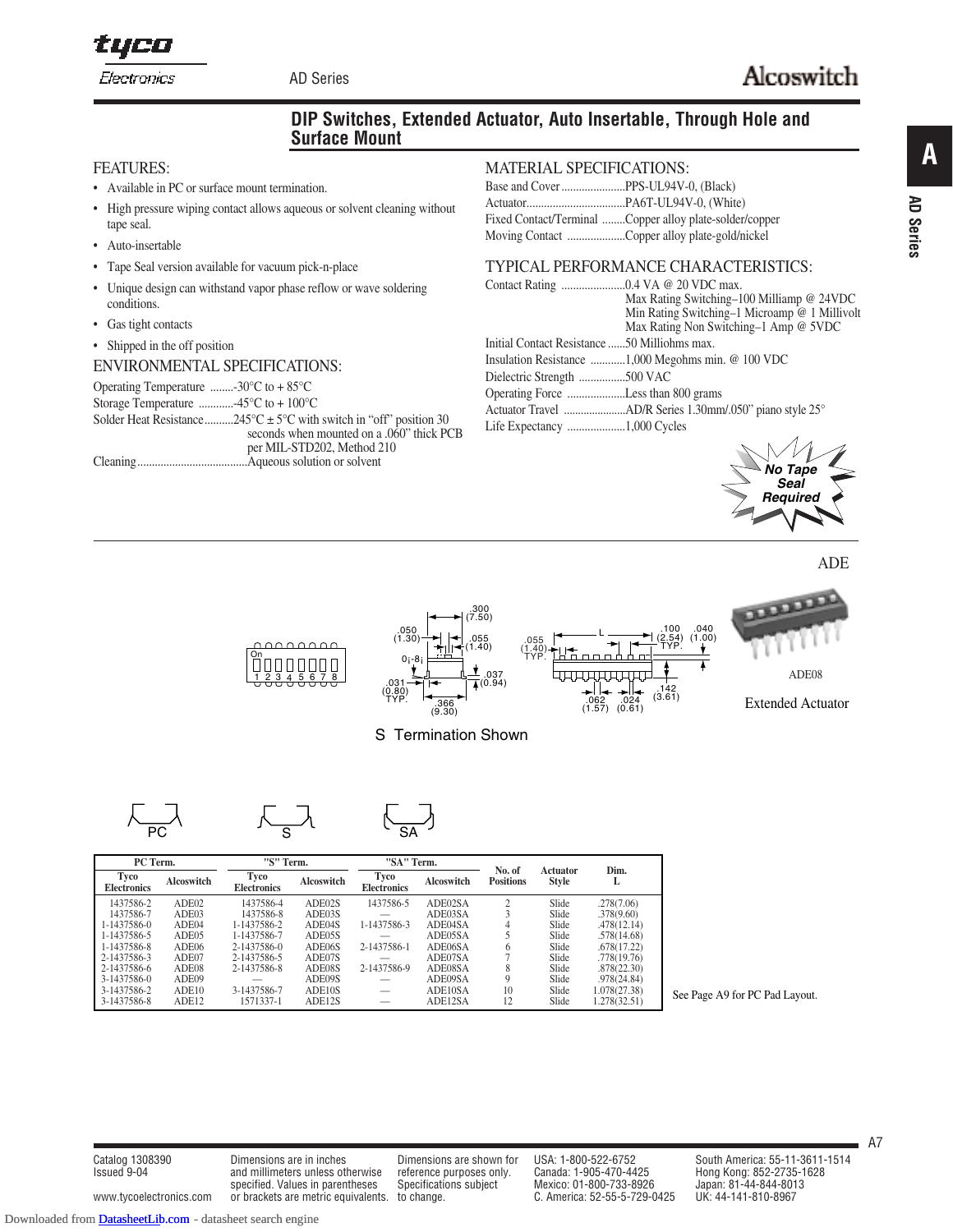tyco

Electronics

AD Series

.142 (3.61)

### **DIP Switches, Flush Acutuator, Auto Insertable, Through Hole, and Surface Mount**

## SEE PAGE A7 FOR PRODUCT SPECIFICATIONS

**AD Series**

**A**



See Page A9 for PC Pad Layout.





SA Termination Shown

 $\overline{\phantom{1}}_{\begin{array}{c}\text{PC}\end{array}}$ 



| PC Term.                   |                   | PC Term. w/Tape            |            | No. of           | Actuator     | Dim.         |
|----------------------------|-------------------|----------------------------|------------|------------------|--------------|--------------|
| Tyco<br><b>Electronics</b> | <b>Alcoswitch</b> | Tyco<br><b>Electronics</b> | Alcoswitch | <b>Positions</b> | <b>Style</b> |              |
| 4-1437586-2                | ADF02             | 5-1437586-0                | ADF02T     | 2                | Slide        | .278(7.06)   |
| 5-1437586-1                | ADF03             | 5-1437586-6                | ADF03T     | 3                | Slide        | .378(9.60)   |
| 5-1437586-7                | ADF04             | 6-1437586-4                | ADF04T     | 4                | Slide        | .478(12.14)  |
| 6-1437586-5                | ADF05             | 7-1437586-0                | ADF05T     |                  | Slide        | .578(14.68)  |
| 7-1437586-1                | ADF <sub>06</sub> | 8-1437586-0                | ADF06T     | 6                | Slide        | .678(17.22)  |
| 8-1437586-1                | ADF07             | 8-1437586-5                | ADF07T     |                  | Slide        | .778(19.76)  |
| 8-1437586-6                | ADF08             | 9-1437586-5                | ADF08T     | 8                | Slide        | .878(22.30)  |
| 9-1437586-6                | ADF09             |                            | ADF09T     | 9                | Slide        | .978(24.84)  |
| 1437587-1                  | ADF10             | 1437587-7                  | ADF10T     | 10               | Slide        | 1.078(27.38) |
|                            | ADF <sub>12</sub> | 1571336-1                  | ADF12T     | 12               | Slide        | 1.278(32.51) |

| "S" Term.                  |                   | "S" Term. w/Tape Seal      |                   | Tape & Reel                |                       | No. of           | Actuator     | Dim.         |
|----------------------------|-------------------|----------------------------|-------------------|----------------------------|-----------------------|------------------|--------------|--------------|
| Tyco<br><b>Electronics</b> | <b>Alcoswitch</b> | Tyco<br><b>Electronics</b> | <b>Alcoswitch</b> | Tyco<br><b>Electronics</b> | Alcoswitch            | <b>Positions</b> | <b>Style</b> | L            |
| 4-1437586-4                | ADF02S            | 4-1437586-8                | ADF02ST           | 4-1437586-9                | ADF02STTR             |                  | Slide        | .278(7.06)   |
| 5-1437586-2                | ADF03S            | 5-1437586-4                | ADF03ST           |                            | 5-1437586-5 ADF03STTR |                  | Slide        | .378(9.60)   |
| 5-1437586-9                | ADF04S            | 6-1437586-3                | ADF04ST           | 1437583-6                  | ADF04STTR             | 4                | Slide        | .478(12.14)  |
| 6-1437586-6                | ADF05S            | 6-1437586-8                | ADF05ST           | 6-1437586-9                | ADF05STTR             |                  | Slide        | .578(14.68)  |
| 7-1437586-5                | ADF06S            | 7-1437586-8                | ADF06ST           | 7-1437586-9                | ADF06STTR             | 6                | Slide        | .678(17.22)  |
| 8-1437586-2                | ADF07S            | 8-1437586-3                | ADF07ST           |                            | 8-1437586-4 ADF07STTR |                  | Slide        | .778(19.76)  |
| 8-1437586-8                | ADF08S            | 9-1437586-1                | ADF08ST           | 9-1437586-2                | ADF08STTR             | 8                | Slide        | .878(22.30)  |
| 9-1437586-7                | ADF09S            | 9-1437586-8                | ADF09ST           | 9-1437586-9                | ADF09STTR             | 9                | Slide        | .978(24.84)  |
| 1437587-3                  | ADF10S            | 1437587-5                  | ADF10ST           | 1437587-6                  | ADF10STTR             | 10               | Slide        | 1.078(27.38) |
| 1437587-8                  | ADF12S            |                            | ADF12ST           | 1437587-9                  | ADF12STTR             | 12               | Slide        | 1.278(32.51) |

|                            | "SA" Term. |                            | "SA" Term. w/Tape Seal |                            | <b>Actuator</b> | Dim.         |
|----------------------------|------------|----------------------------|------------------------|----------------------------|-----------------|--------------|
| Tyco<br><b>Electronics</b> | Alcoswitch | Tyco<br><b>Electronics</b> | Alcoswitch             | No. of<br><b>Positions</b> | <b>Style</b>    | L            |
| 4-1437586-5                | ADF02SA    | 4-1437586-6                | ADF02SAT               | $\mathfrak{D}$             | Slide           | .278(7.06)   |
| 5-1437586-3                | ADF03SA    |                            | ADF03SAT               | 3                          | Slide           | .378(9.60)   |
| $6 - 1437586 - 0$          | ADF04SA    | 6-1437586-1                | ADF04SAT               | 4                          | Slide           | .478(12.14)  |
|                            | ADF05SA    |                            | ADF05SAT               |                            | Slide           | .578(14.68)  |
| 7-1437586-6                | ADF06SA    | 7-1437586-7                | ADF06SAT               | 6                          | Slide           | .678(17.22)  |
|                            | ADF07SA    |                            | ADF07SAT               |                            | Slide           | .778(19.76)  |
| 8-1437586-9                | ADF08SA    | 9-1437586-0                | ADF08SAT               | 8                          | Slide           | .878(22.30)  |
|                            | ADF09SA    |                            | ADF09SAT               | 9                          | Slide           | .978(24.84)  |
|                            | ADF10SA    | 1437587-4                  | ADF10SAT               | 10                         | Slide           | 1.078(27.38) |
|                            | ADF12SA    |                            | ADF12SAT               | 12                         | Slide           | 1.278(32.51) |

A8

Issued 9-04 and millimeters unless otherwise reference purposes only. www.tycoelectronics.com or brackets are metric equivalents. to change. C. America: 52-55-5-729-0425

specified. Values in parentheses Specifications subject Mexico: 01-800-733-8926 Japan: 81-44-844-801<br>1996) C. America: 52-55-5-729-0425 UK: 44-141-810-8967

Catalog 1308390 Dimensions are in inches Dimensions are shown for USA: 1-800-522-6752 South America: 55-11-3611-1514<br>Issued 9-04 and millimeters unless otherwise reference purposes only. Canada: 1-905-470-4425 Hong Kong: 8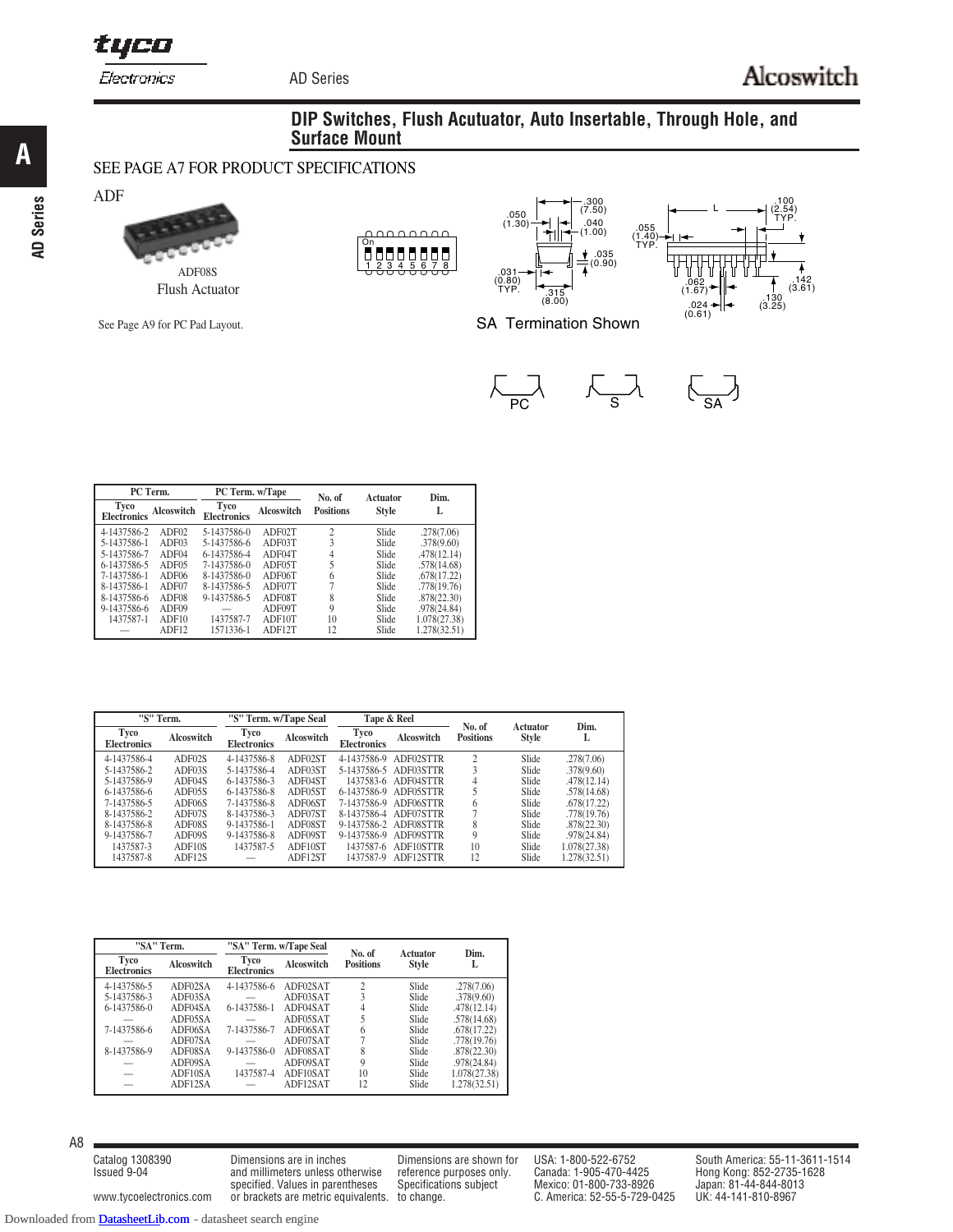tyco

Electronics

AD Series

**Mount**

# Alcoswitch

ADP



ADP04S

Piano Actuator



| ۲<br>r |  |
|--------|--|



| $\overline{PC}$ |                                 | S         | $\sim$ |
|-----------------|---------------------------------|-----------|--------|
| of<br>ons       | <b>Actuator</b><br><b>Style</b> | Dim.<br>L |        |

**DIP Switches, Piano Acutuator, Auto Insertable, Through Hole, and Surface**

|                            |                   |                            | "S" Term          | "SA" Term.                 |                 |                  |              |              |
|----------------------------|-------------------|----------------------------|-------------------|----------------------------|-----------------|------------------|--------------|--------------|
|                            | Lever Down "On"   |                            | Lever Down "On"   |                            | Lever Down "On" | No. of           | Actuator     | Dim.         |
| Tyco<br><b>Electronics</b> | <b>Alcoswitch</b> | Tyco<br><b>Electronics</b> | <b>Alcoswitch</b> | Tyco<br><b>Electronics</b> | Alcoswitch      | <b>Positions</b> | <b>Style</b> | L            |
| 1-1437587-1                | ADP02             | 1-1437587-2                | ADP02S            | 1-1437587-3                | ADP02SA         | $\overline{c}$   | Piano        | .278(7.06)   |
| 1-1437587-5                | ADP04             | 1-1437587-7                | ADP04S            | 1-1437587-8                | ADP04SA         | 4                | Piano        | .478(12.14)  |
| 2-1437587-0                | ADP05             | 2-1437587-1                | ADP05S            |                            | ADP05SA         | 5                | Piano        | .578(14.68)  |
| 2-1437587-2                | ADP <sub>06</sub> | 2-1437587-3                | ADP06S            | 2-1437587-4                | ADP06SA         | 6                | Piano        | .678(17.22)  |
| 2-1437587-5                | ADP07             |                            | ADP07S            |                            | ADP07SA         |                  | Piano        | .778(19.76)  |
| 2-1437587-6                | ADP08             | 2-1437587-8                | ADP08S            | 2-1437587-9                | ADP08SA         | 8                | Piano        | .878(22.30)  |
| 3-1437587-0                | ADP09             |                            | ADP09S            | 3-1437587-1                | ADP09SA         | 9                | Piano        | .978(24.84)  |
| 3-1437587-3                | ADP10             | 3-1437587-6                | ADP10S            |                            | ADP10SA         | 10               | Piano        | 1.078(27.38) |

|                            | Lever Up "On"     |                            | "S" Term<br>Lever Up "On" |                            | "SA" Term.<br>Lever Up "On" | No. of           | Actuator     | Dim.         |
|----------------------------|-------------------|----------------------------|---------------------------|----------------------------|-----------------------------|------------------|--------------|--------------|
| Tyco<br><b>Electronics</b> | <b>Alcoswitch</b> | Tyco<br><b>Electronics</b> | <b>Alcoswitch</b>         | Tyco<br><b>Electronics</b> | Alcoswitch                  | <b>Positions</b> | <b>Style</b> | L            |
| 4-1437587-7                | ADPA02            |                            | ADPA02S                   |                            | ADPA02SA                    | $\mathcal{D}$    | Piano        | .278(7.06)   |
| 4-1437587-8                | ADPA04            | 5-1437587-0                | ADPA04S                   | 5-1437587-1                | ADPA04SA                    | 4                | Piano        | .478(12.14)  |
| 5-1437587-2 ADPA05         |                   | 5-1437587-3                | ADPA05S                   |                            | ADPA05SA                    |                  | Piano        | .578(14.68)  |
| 5-1437587-4                | ADPA06            | 5-1437587-5                | ADPA06S                   | 5-1437587-6                | ADPA06SA                    | 6                | Piano        | .678(17.22)  |
| 5-1437587-7                | ADPA07            |                            | ADPA07S                   |                            | ADPA07SA                    |                  | Piano        | .778(19.76)  |
| 5-1437587-8                | ADPA08            | 6-1437587-0                | ADPA08S                   | —                          | ADPA08SA                    | 8                | Piano        | .878(22.30)  |
|                            | ADPA09            | $\overline{\phantom{0}}$   | ADPA09S                   |                            | ADPA09SA                    | 9                | Piano        | .978(24.84)  |
| 6-1437587-1                | ADPA10            | $\overline{\phantom{0}}$   | ADPA10S                   | -                          | ADPA10SA                    | 10               | Piano        | 1.078(27.38) |

#### TERMINATION OPTIONS



Issued 9-04 and millimeters unless otherwise reference purposes only. specified. Values in parentheses Specifications subject www.tycoelectronics.com or brackets are metric equivalents. to change. C. America: 52-55-5-729-0425

Catalog 1308390 Dimensions are in inches Dimensions are shown for USA: 1-800-522-6752 South America: 55-11-3611-1514<br>Issued 9-04 and millimeters unless otherwise reference purposes only. Canada: 1-905-470-4425 Hong Kong: 8